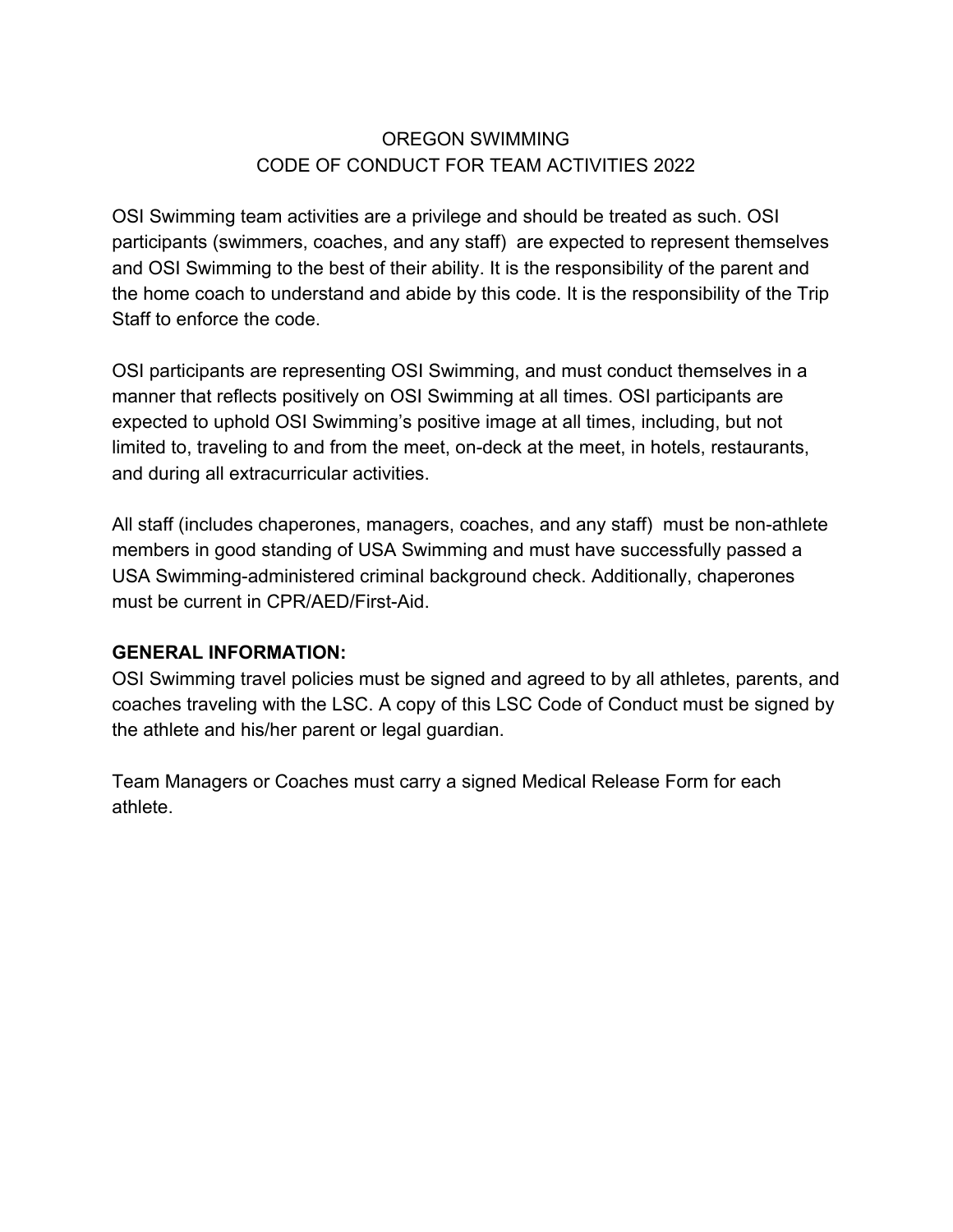#### **COACHES' CODE OF CONDUCT:**

Coaches shall conduct themselves in a professional manner (i.e., being a good example of a coach in appearance, language and sportsmanship).

Regardless of gender, a coach shall not share a hotel room or other sleeping arrangement with an athlete (unless the coach is the parent, guardian, sibling, or spouse of that particular athlete). For the purposes of the USA Swimming Code of Conduct, where an adult is registered both as a coach and an athlete member of USA Swimming, and is functioning primarily as a coach, he/she may share sleeping arrangements with another registered coach.

Coaches shall not possess or consume any alcohol while on any OSI Swimming LSC trips.

Coaches shall not smoke or use any other tobacco/nicotine products while on any OSI Swimming LSC trips.

Coaches shall not possess or use any illegal drugs while on any OSI Swimming LSC trips.

Coaches shall represent OSI Swimming in a positive manner at all times.

Coaches shall call meetings and communicate all known time schedules, daily meeting places, and expectations.

Coaches shall check on athletes at all times, including but not limited to room checks, to make sure that all athletes are where they are supposed to be.

When making rooming assignments, coaches shall attempt to assign athletes of similar ages to the same room.

#### **COACHES' RESPONSIBILITIES**

Coaches shall discipline athletes when and where appropriate as outlined below.

Coaches shall avoid any unsupervised or isolated "one-on-one" contact between an athlete and a coach, or an athlete and another "non-related adult". During team travel, when doing room checks, attending team meetings and/or other activities, two-deep leadership and open and observable environments must be maintained.

When only one athlete and one coach travel to or from a competition, the athlete must have his/her parents' (or legal guardian's) written permission in advance to travel alone with the coach. Athletes shall not ride in a coach's vehicle without another adult present who is the same gender as the athlete, unless prior parental permission is obtained.

When only one athlete and one coach travel to a competition, at the competition the coach and athlete should attempt to establish a "buddy" club to associate with during the competition and when away from the venue.

The Head Coach or his/her designee shall make a written report of Travel Policy or Code of Conduct violations to the General Chair of OSI Swimming and the parent or legal guardian of any affected minor athlete.

### **FAILURE OF THE COACHES TO ABIDE BY SUCH RULES ON OSI SWIMMING TRIPS WILL RESULT IN THE FOLLOWING:**

Coach may have the behavior addressed by the Head Coach or other coaches on the trip (minor infraction).

Board of Review hearing (severe infraction).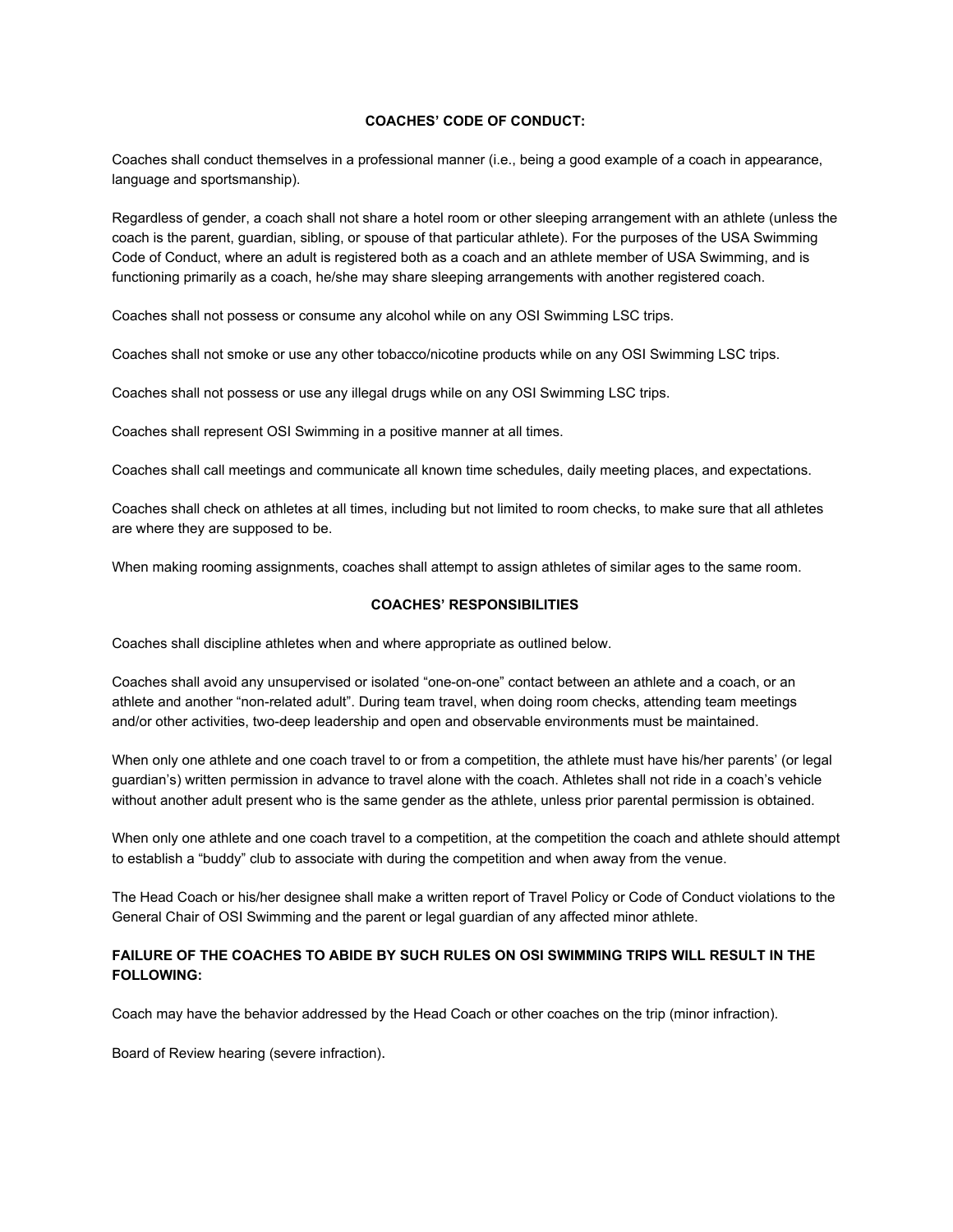#### **CHAPERONE'S CODE OF CONDUCT:**

Chaperones shall conduct themselves in a professional manner (i.e., being a good example of a Chaperones in appearance, language and sportsmanship).

Regardless of gender, a Chaperones shall not share a hotel room or other sleeping arrangement with an athlete (unless the Chaperones is the parent, guardian, sibling, or spouse of that particular athlete). For the purposes of the USA Swimming Code of Conduct, where an adult is registered both as a non-member and an athlete member of USA Swimming, and is functioning primarily as a Chaperone, he/she may share sleeping arrangements with another registered Chaperone/coach).

Chaperones shall not possess or consume any alcohol while on any OSI Swimming LSC trips.

Chaperones shall not smoke or use any other tobacco/nicotine products while on any OSI Swimming LSC trips.

Chaperones shall not possess or use any illegal drugs while on any OSI Swimming LSC trips.

Chaperones shall represent OSI Swimming in a positive manner at all times.

Chaperones shall coordinate with Coaching Staff on all times, meetings, travel, etc.

Chaperones shall coordinate with Coaching Staff to check on athletes at all times, including but not limited to room checks, to make sure that all athletes are where they are supposed to be.

When making rooming assignments, Chaperones shall attempt to assign athletes of similar ages to the same room.

#### **RESPONSIBILITIES**

Chaperones shall discipline athletes when and where appropriate as outlined below.

Chaperones shall avoid any unsupervised or isolated "one-on-one" contact between an athlete and a coach, or an athlete and another "non-related adult". During team travel, when doing room checks, attending team meetings and/or other activities, two-deep leadership and open and observable environments must be maintained.

When only one athlete and one Chaperone travel to or from a competition, the athlete must have his/her parents' (or legal guardian's) written permission in advance to travel alone with the coach. Athletes shall not ride in a coach's vehicle without another adult present who is the same gender as the athlete, unless prior parental permission is obtained.

When only one athlete and one Chaperone travel to a competition, at the competition the Chaperone and athlete should attempt to establish a "buddy" club to associate with during the competition and when away from the venue.

#### **FAILURE OF THE CHAPERONE TO ABIDE BY SUCH RULES ON OSI SWIMMING TRIPS WILL RESULT IN THE FOLLOWING:**

Chaperone may have the behavior addressed by the Head Coach or other coaches on the trip (minor infraction).

Board of Review (consisting of General Chair, Admin Chair, Senior Chair, Safe Sport Chair, and Age Group Chair) hearing (severe infraction).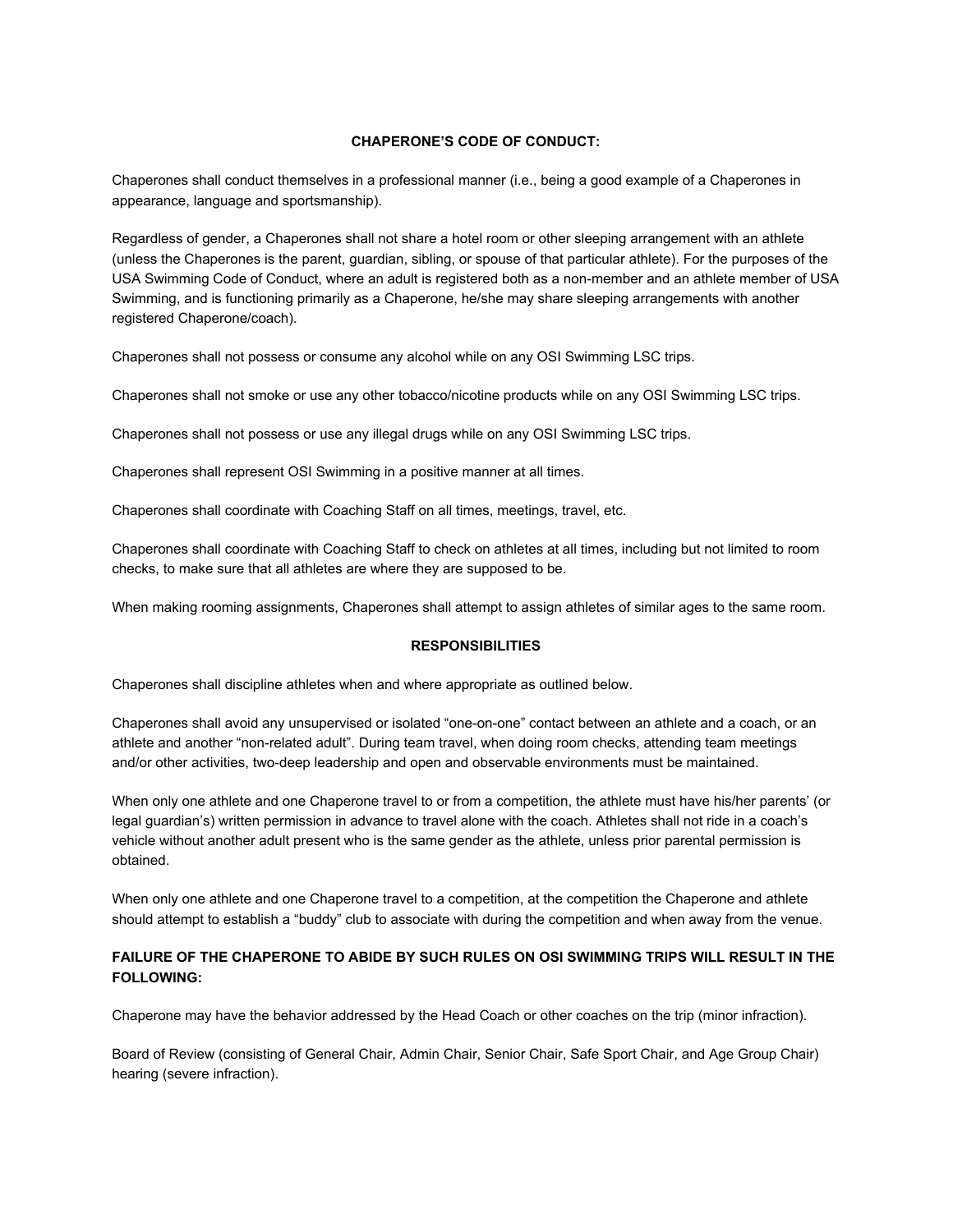### **SWIMMERS' CODE OF CONDUCT:**

- 1. Swimmers shall attend all team functions including meetings, practices, meals, meet sessions, etc., unless otherwise excused or instructed by the Head Coach or his/her designee.
- 2. Swimmers shall follow rules and guidelines set up by this contract with OSI Swimming.
- 3. Swimmers are expected to remain with the team at all times during the trip. Swimmers are not to leave the competition venue, the hotel, a restaurant, or any other place at which the team has gathered without the permission/knowledge of the coach or chaperone.
- 4. When visiting public places such as shopping malls, movie theatres, etc., swimmers shall stay in groups of no less than three persons. 12 & Under athletes shall be accompanied by a coach chaperone.
- 5. OSI Swimming recognizes that relationships are a natural development in a young person's life. But, OSI Swimming expects mature and responsible behavior at all times. Inappropriate physical expression and contact WILL NOT be allowed and will be subject to reprimand and discipline. There shall be no male athletes in female athletes' rooms and no female athletes in male athletes' rooms. They may meet in the lobby and other places approved by the coaching staff.
- 6. Curfews shall be established by the team or LSC staff each day of the trip. Room checks will occur and athletes are expected to be in the rooms, lights out after curfew.
- 7. There will be no running or playing in the hallways of the hotel.
- 8. Rooms will be cleaned and picked up in an orderly manner and no charges will be incurred on the room.
- 9. All athletes shall follow appropriate cell phone guidelines, prescribed by the coaches, and follow appropriate use of social media.
- 10. There shall be no loud talking or loud music to disrupt anyone else's stay at the hotel.
- 11. At the meet, swimmers shall do all prescribed warm ups and events as directed by the coaches.
- 12. All coaches are in charge. Swimmers are expected to follow the directions of all coaches. The directions and decisions of coaches and team managers are final.
- 13. The safety of each individual is paramount. Swimmers shall behave in a manner, which ensures the safety of themselves and others at all times.
- 14. The use of alcohol, tobacco, or illegal drugs is strictly prohibited.
- 15. The use of abusive language is prohibited.
- 16. Swimmer is responsible for any and all damages to property caused by said swimmer.
- 17. Swimmers shall not incur any charges to hotel rooms (this includes room service, long distance phone calls, and entertainment).

## **FAILURE OF THE SWIMMERS TO ABIDE BY SUCH RULES ON OSI SWIMMING TRIPS WILL RESULT IN THE FOLLOWING:**

- 1. Swimmer may have the behavior addressed by the Head Coach or other coaches on the staff (minor infraction).
- 2. Swimmer may be scratched from the remaining meet or not be allowed to participate in the remainder of the activities (minor infraction).
- 3. Swimmer may be sent home at the swimmer's expense (severe infraction).
- 4. Board of Review hearing (severe infraction).